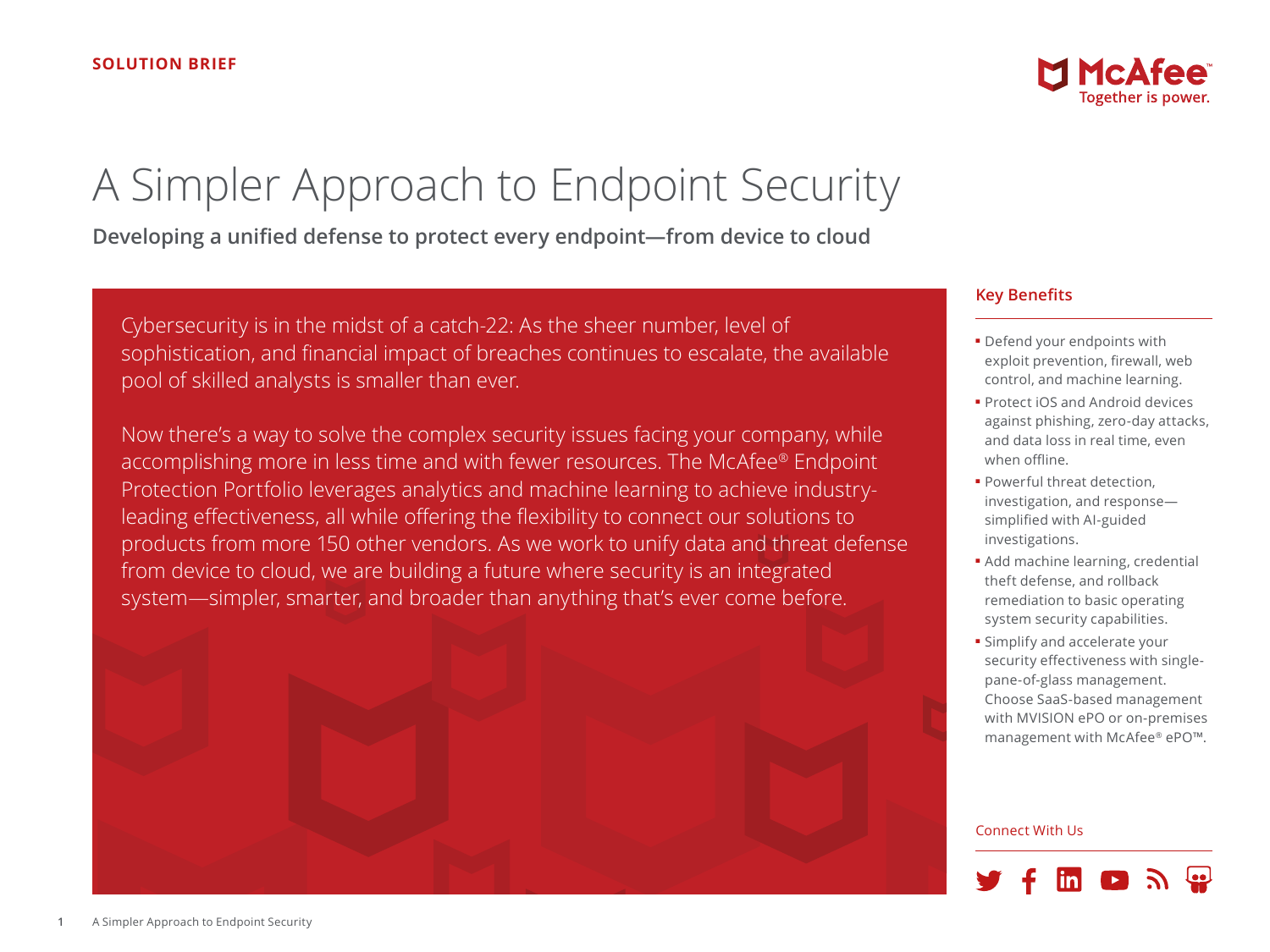#### **SOLUTION BRIEF**

As the number, type, and complexity of enterprise endpoints continues to grow, companies are finding themselves at a crossroads. Do they continue relying on traditional antivirus solutions alone, knowing that doing so leaves them open to modern threats such as ransomware and botnets? Or should they bolt together a multivendor "solution" that will offer greater threat protection, but also slow processes, bog down machines, and cause significant downtime? Fortunately, with the McAfee Endpoint Protection Portfolio, businesses no longer have to compromise between threat defense and operational agility.

# **McAfee Endpoint Security**

# **Central management, shared analysis**

This integrated, centrally managed endpoint protection platform uses a single agent for multiple technologies, including Threat Protection, Firewall, Web Control, Adaptive Threat Prevention, and more—all designed to simplify complex environments.

Unlike traditional antivirus software, McAfee Endpoint Security leverages connections between local endpoints and McAfee® Global Threat Intelligence in the cloud to detect zero-day threats in near real time. As soon as a threat has been identified anywhere, it can be spotted everywhere. The combination of shared analysis and information with advanced exploit protection capabilities allows McAfee Endpoint Security to achieve a 25% higher protection rate against zero-day threats than McAfee® VirusScan® Enterprise. In independent tests, McAfee Endpoint achieved an effectiveness rate of 99.98% overall with zero false positives.<sup>1</sup>

# **Automated maintenance, efficient remediation**

With McAfee Endpoint Security, you can leverage enhanced automation and machine learning features. The platform's machine learning behavior classification detects zero-day threats in near-real time, enabling actionable threat intelligence. What's more, it automatically evolves over time to identify new behaviors and add rules to identify future attacks.

During an attack, administrators can quickly see where infections are occurring and how long endpoints have been exposed, allowing them to understand the threat and react more quickly. The Real Protect feature can repair targeted endpoints to the last known good state to immediately prevent infection and reduce administrator burdens. Dynamic Application Containment further defends against ransomware and greyware by allowing you to secure "patient zero."

The combination of the McAfee ePO platform with McAfee Endpoint offers greater visibility, boosts IT productivity, simplifies operations, unifies security, and reduces costs. These and other efficiencies have allowed cybersecurity teams who have migrated to McAfee Endpoint Security to save as much as 40 hours per week on management.2 Employee productivity is preserved as well: scans take only seconds and only occur when the device is idle, resuming seamlessly after a restart or shutdown. Best of all, McAfee Endpoint Security is lightweight and does not require a cloud connection, so users are defended even when they're offline.

# **Key Benefits of McAfee Endpoint Security**

- Detects zero-day threat in near real time
- Continually updates antimalware engine
- Enables communication among antivirus, exploit prevention, firewall, and web control
- Repairs the endpoint to the last known good state
- Contains malicious applications and processes on endpoints even when they are offline
- Prioritizes alerts with attack "playback" of events
- Provides integrated, easyto-use incident hunting and response
- Makes incident response as simple as a single click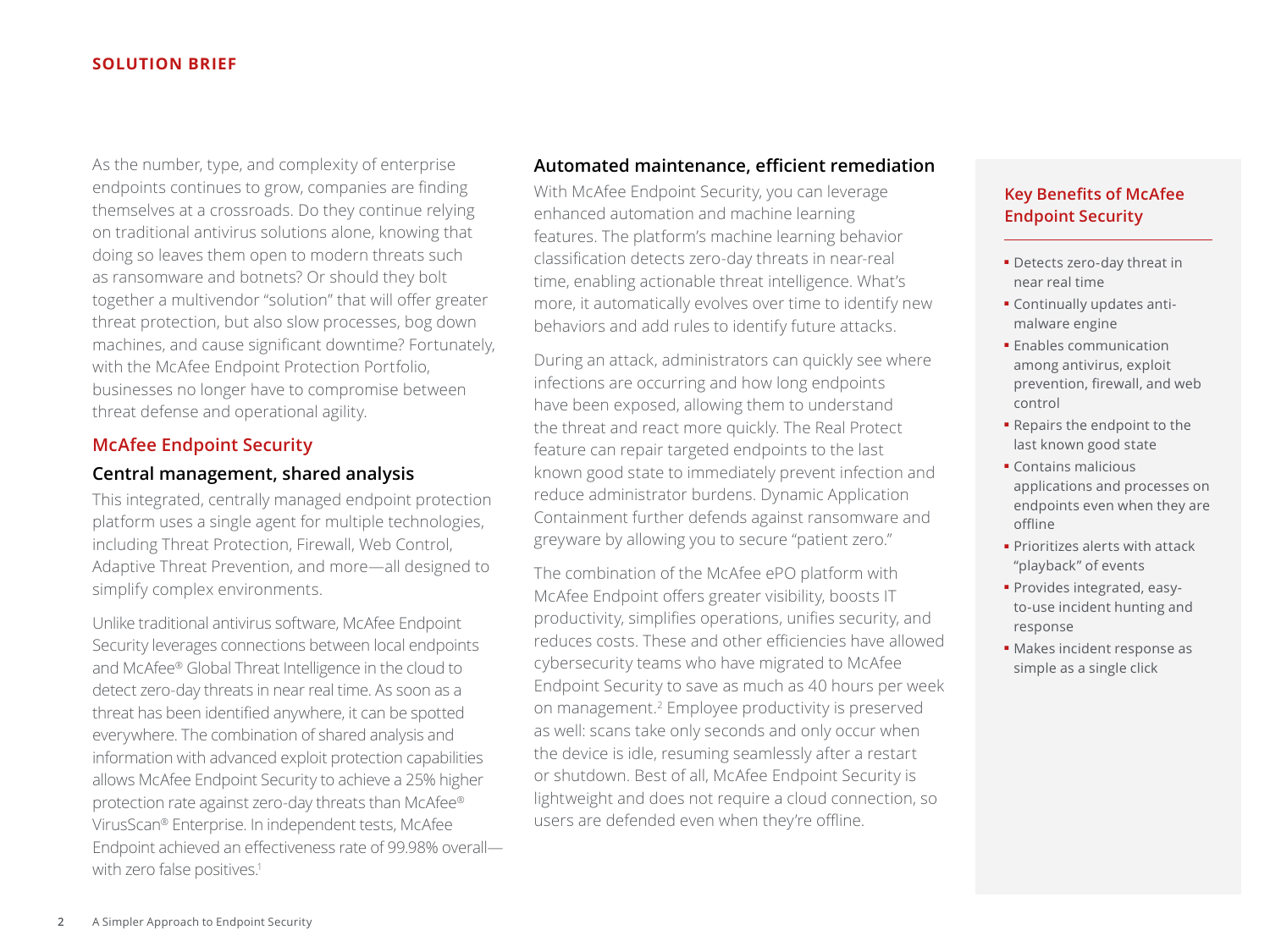# **McAfee MVISION EDR**

The average IT department manages thousands of endpoints—from desktops and servers to mobile phones, smart watches, and IoT devices. Current EDR solutions dump too much information on already stretched security teams, relying on veteran analysts to investigate threats. This approach hasn't proven effective or scalable, especially when compounded by today's bandwidth constraints and skills gaps.

MVISION EDR picks up where antivirus technologies and traditional EDR solutions leave off. The integrated endpoint security solution helps manage a high volume of alerts, monitoring and collecting activity data from endpoints that could indicate a threat and providing the visibility and context needed. By analyzing the data to identify threat patterns, its AI automated response and analysis capabilities can automatically remove or contain threats and notify security personnel, while the forensics and analytics tools research identified threats and search for suspicious activities.

# **Level up with artificial intelligence (AI)-guided investigation**

EDR solutions traditionally "enable" investigation by providing raw data, context, and search functions—but they still require knowledgeable analysts to perform the inquiry and analysis. MVISION EDR, on the other hand, guides the investigation, reducing the expertise and effort needed to perform investigations. It also allows analysts to determine the risk and root cause of the incident more quickly.

AI-guided investigation automatically gathers and processes massive amounts of data from different sources, including the source and target of the attack and what the attack pattern looks like. Then, much like a veteran analyst would steer more junior analyst through an inquiry, it automatically poses one or more hypotheses against alerts and gathers, summarizes, and visualizes evidence from multiple sources as investigations evolve. Based on the evidence, MVISION EDR uses these hypotheses to formulate and help answer pertinent questions that will drive the investigation, as analysts work toward deciding whether to continue with more questions and data gathering, retire the issue, or escalate the issue.

This helps analysts increase their level of expertise, making them more adept at managing a high volume of alerts, reducing time to investigation, and improving fidelity of investigations. With even novice analysts able to analyze threats, more senior analysts are free to apply their skills to the hunt and accelerate response times.

## **Faster identification equals faster response**

Analysts can also use the powerful search and alwayson data collection capabilities to expand inquiries and look deeply into and across systems. MVISION EDR can take a snapshot of an endpoint's active processes, network connections, services, and autorun entries, allowing for immediate inspection, real-time search, and historical searches. This data is also streamed to the cloud, enabling rapid adoption of new analytics engines and techniques, while behavior-based detection results

# **Key Benefits of McAfee MVISION EDR**

- High-quality actionable threat detection without the noise
- Faster analysis for a more resilient defense
- AI-guided investigations provide machine-generated insights into the attack
- Ability to maximize impact of existing staff
- Low-maintenance cloud solution
- Leverage industry-acclaimed single console security management, MVISION ePO (SaaS-based) or McAfee ePO (on-premises or IaaS-based)
- Analysts' focus is on strategic incident response without burdensome administration overhead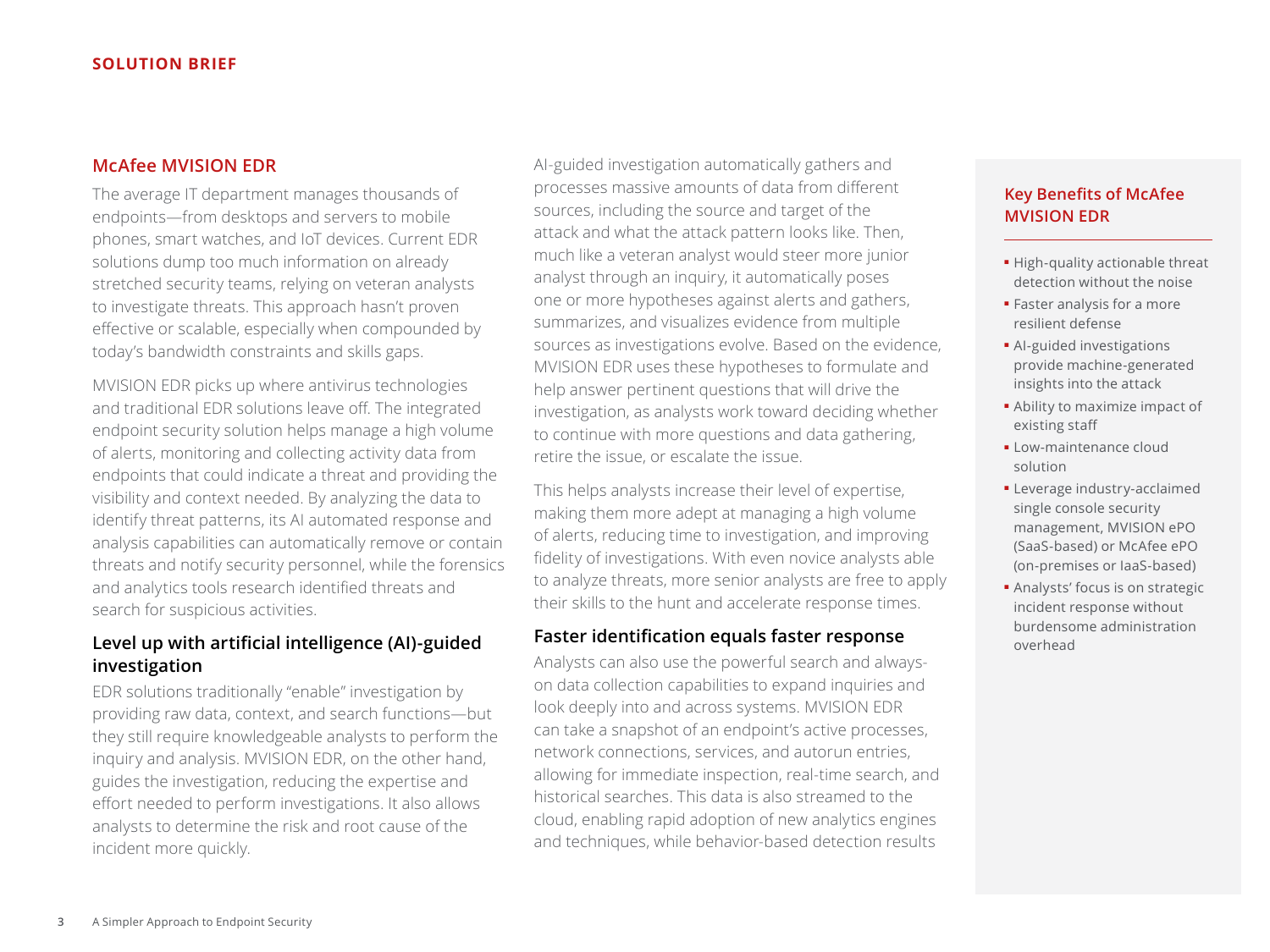#### **SOLUTION BRIEF**

map to the MITRE ATTACK framework, supporting a more consistent process to determine the phase and risk of a threat and prioritize a response.

MVISION EDR's investigation capabilities and insight are expanded even further through integration with security information and event management (SIEM)solutions, like McAfee® Enterprise Security Manager or third-party products. This allows for the correlation of endpoint artifacts with network information and other data collected by SIEM.

## **McAfee MVISION Endpoint**

MVISION Endpoint delivers enhanced detection and correction capabilities for customers who want to harden their endpoint protection. Designed specifically to augment native operating system (OS) defenses, it amplifies the antivirus firewall and exploit prevention native to Windows 10 and Server 2016 and 2019 environments by detecting sophisticated threats missed by Microsoft Defender.

#### **A smarter endpoint strategy**

Unlike alternatives that are limited to one form of machine learning analysis, MVISION Endpoint can perform static, behavioral, and fileless malware analysis for stronger threat protection and lower false positives. It uses behavioral machine learning to identify threats

by their actual behavior and convicts a file if it shares features with other malware. It also features enhanced rollback remediation, allowing you to return a system impacted by ransomware back to its last known good state.

# **Single-console, cloud-based defense**

Best of all, MVISION Endpoint provides a unified management experience. Instead of duplicating policy management, it allows Windows Defender Antivirus, Exploit Guard, Windows Firewall settings, and McAfee policies to be managed centrally. By deploying McAfee MVISION Endpoint along with McAfee ePO or MVISION ePO, you'll gain truly integrated defense through a single pane of glass. One tool and data visualization tools show your protection status and compliance, including BitLocker reporting. McAfee ePO and MVISION ePO also offer third-party integration capabilities, bringing additional countermeasures into the console to further strengthen and customize your security.

This extremely lightweight agent is simpler and more robust than traditional security tools. With updates automatically delivered to the client, you'll never wonder whether it's up to date—and with a smaller device footprint and balanced performance considerations, user impact is kept to a minimum to preserve productivity.

# **Key Benefits of McAfee MVISION Endpoint**

- Centralized management for Windows 10 and Windows Server 2016 and 2019
- Advanced file, fileless, and behavioral machine learning defenses
- Lower total cost of ownership (TCO) and streamlining of workflows
- Credential theft defense and rollback remediation
- Single-policy and singleconsole management of McAfee and Microsoft defense technologies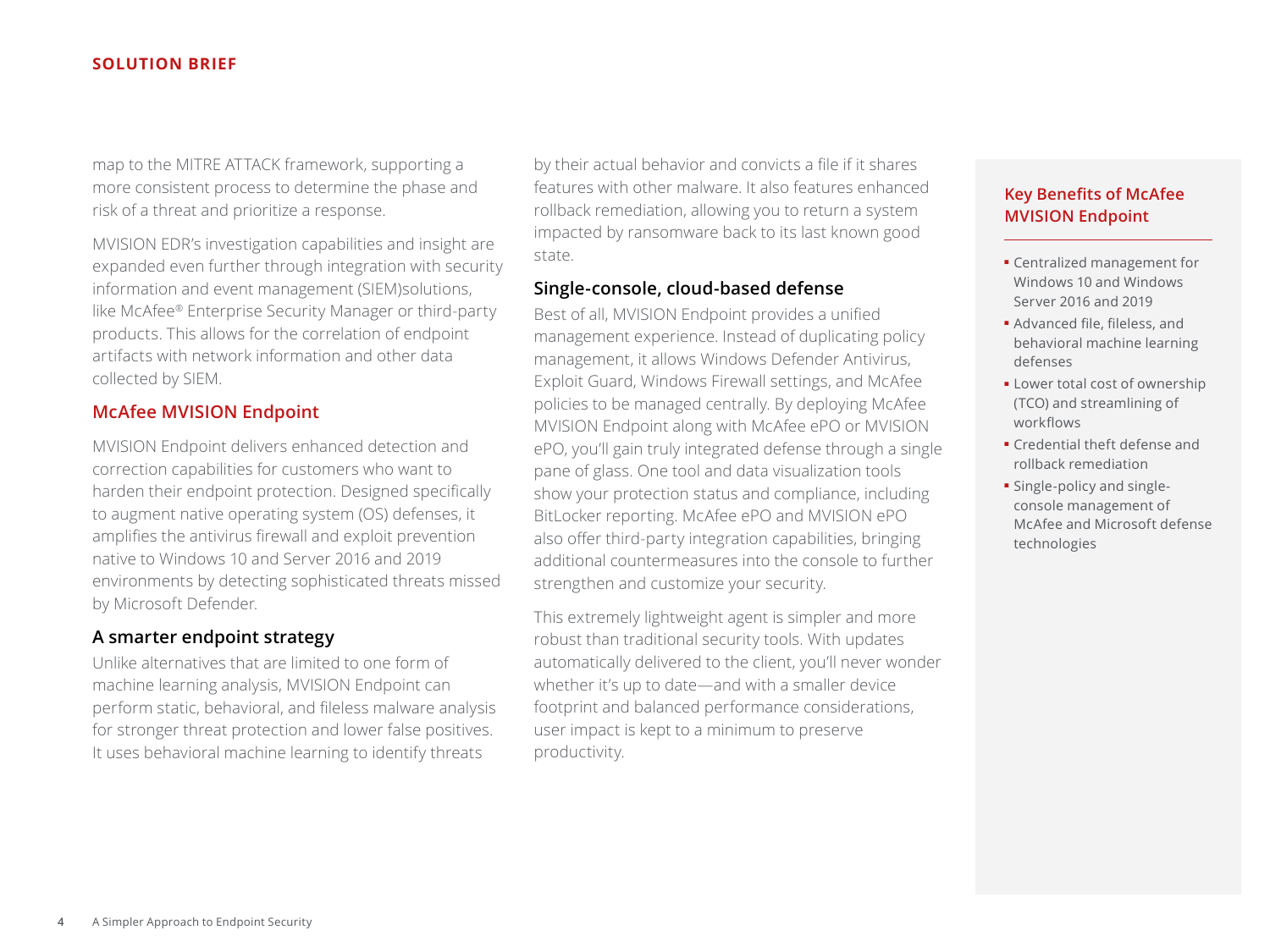# **McAfee MVISION Mobile**

McAfee MVISION Mobile detects threats and vulnerabilities on Apple iOS or Android devices, the network they're connected to, and the applications that users download. Its integration with our flagship enterprise central management platform, McAfee ePO software, allows you to manage mobile devices just like you would any other endpoint. As an integrated component of McAfee® Device Security, MVISION Mobile extends visibility and control of your mobile assets from the same single console as all your other McAfeemanaged devices.

# **More intelligent, more vigilant**

Unlike cloud-based mobile security solutions that rely on app sandboxing or traffic tunneling, MVISION Mobile sits directly on mobile devices to provide continuous threat detection, no matter how a device is connected: through a corporate network, public access point, cellular carrier, or even no connection at all.

MVISION Mobile uses machine learning algorithms fed by billions of data points from millions of devices to identify current or imminent threats and attacks. These analyze deviations from regular device behavior and make determinations about compromise indicators to accurately identify advanced device-, application-, and network-based attacks—including ones that have never been seen before. Comprehensive application intelligence mitigates security and privacy risks, reducing the chance of data loss. And network protection notifications, designed to let you and your employees know whether their device is connecting to an unsafe or compromised network, focus on stopping attacks before they start.

# **Key Benefits of McAfee MVISION Mobile**

- Provides on-device, real-time protection
- Detects mobile threats and protects against zero-day attacks
- Highlights privacy risks to inform users of the dangers associated with any given application
- Speeds response through enterprise-grade actionable mobile threat intelligence
- Allows employees to work anywhere, any time, and on any device, thanks to compliance controls
- Detects harmful links found in text messages, social media apps, and emails through phishing protection
- Integrates with enterprise mobility management (EMM) solutions, but also works in bring-your-own-device (BYOD) scenarios
- Allows incident response teams to take advantage of deep threat forensics for analysis and action to prevent a compromised device from turning into an outbreak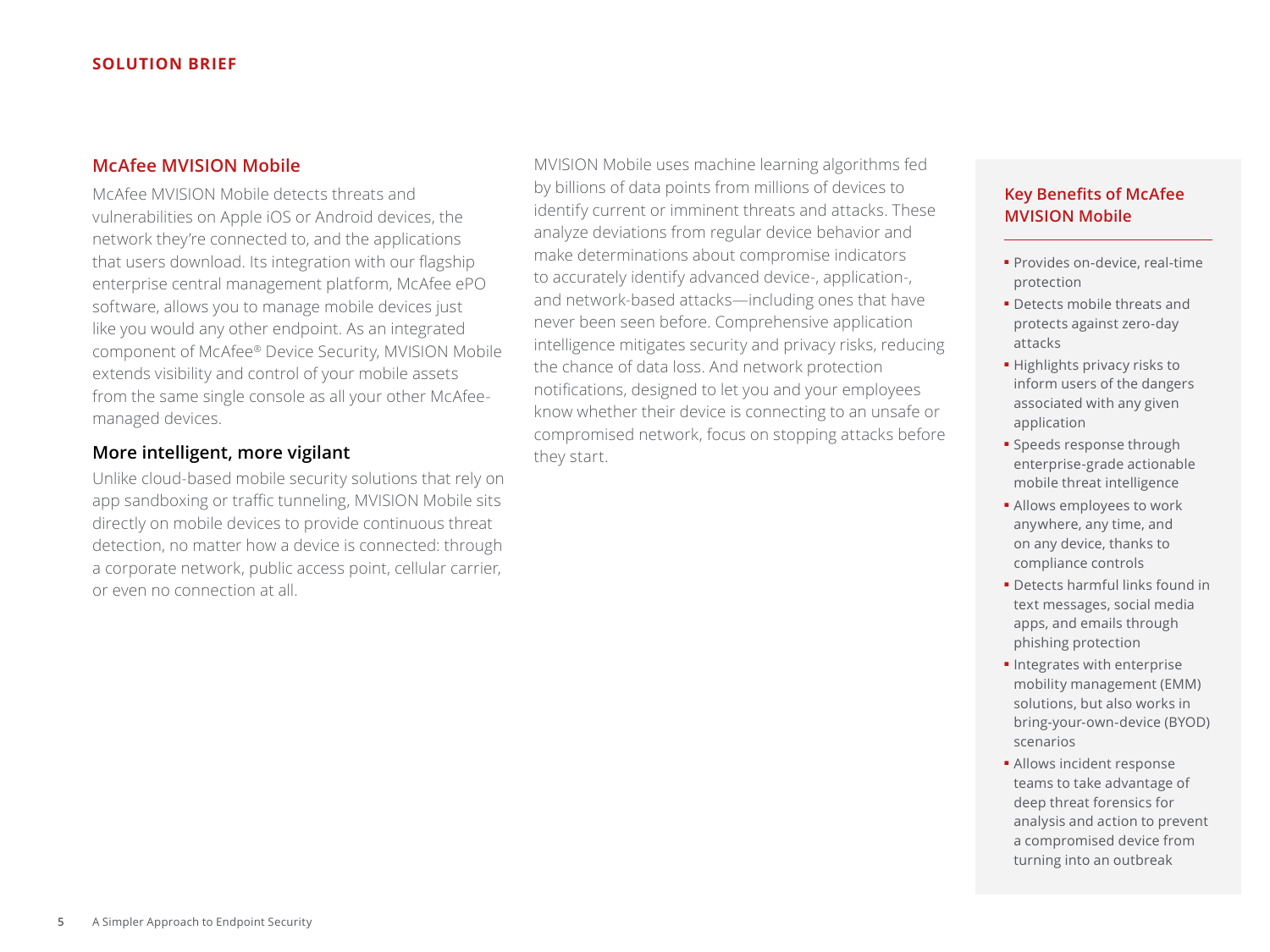# **McAfee MVISION ePO**

Industry-acclaimed McAfee MVISION ePO is designed to manage McAfee solutions and enhance native security controls built into operating systems. This global, multitenant enterprise SaaS version of proven and unique McAfee ePO software allows you to manage security, set and automatically enforce policies, streamline and automate compliance processes, and increase visibility. It offers scalability to hundreds of thousands of devices, including those with native controls, with coverage from device to cloud—all without the complexity of maintaining an on-premises architecture.

# **Security, meet simplicity**

MVISION ePO's extensible platform provides a common management experience with shared policies for all devices, including Microsoft Windows 10 devices, across the heterogeneous enterprise to ensure consistency and simplicity. MVISION ePO offers single-pane-of-glass visibility, allowing you to eliminate the complexity of orchestrating multiple products. With agile, automated management capabilities, users can rapidly identify, manage, and respond to vulnerabilities, changes in security posture, and known threats—from anywhere, through their browser. From there, security policies can be deployed and enforced across the entire enterprise in just a few steps.

The protection workspace provides a summary of your entire digital terrain in one graphical view, allowing administrators to prioritize risks and drill down on

specific events for greater insight. This summary view reduces the time needed to create reports and rationalize the data at hand and removes the potential for error if manual intervention is needed. By bringing risk management and incident analysis together, it enables your devices to provide critical insights to your SIEM, putting critical information at your analysts' fingertips for improved threat hunting and remediation efforts.

## **Added efficiency**

According to industry analysts, McAfee ePO software is a reason many organizations buy from and stay with McAfee.3 And with this proven technology now available in a SaaS format, enterprises can benefit further by allowing their security professionals to focus exclusively on monitoring and controlling all devices. In addition to eliminating the setup and maintenance associated with an on-premises security infrastructure, MVISION ePO also automates deployment of device security across the enterprise and provides continuous and transparent updates, offering stability and saving time. And, with advanced capabilities to increase the efficiency of the security operations staff when they mitigate a threat or make a change to restore compliance, even greater time savings can be realized.

To find out of MVISION ePO is right for your business, [click here](https://login.mcafee.com/v1/SignUp/en-US/MVISION/MVISIONEPO) for a free trial.

# **Key Benefits of McAfee MVISION ePO**

- Industry-acclaimed centralized management
- Simple, single point of visibility and control from anywhere
- Removal of the complexity associated with onpremises security platform maintenance
- A common view that brings risk management and incident analysis together
- Comprehensive platform that manages McAfee products and native controls in operating systems
- Automated workflows for efficient administrative duties
- Streamlined incident investigation/remediation
- Common security management for largest share of devices on the market
- Scalability from hundreds to thousands of devices
- Coverage from device to cloud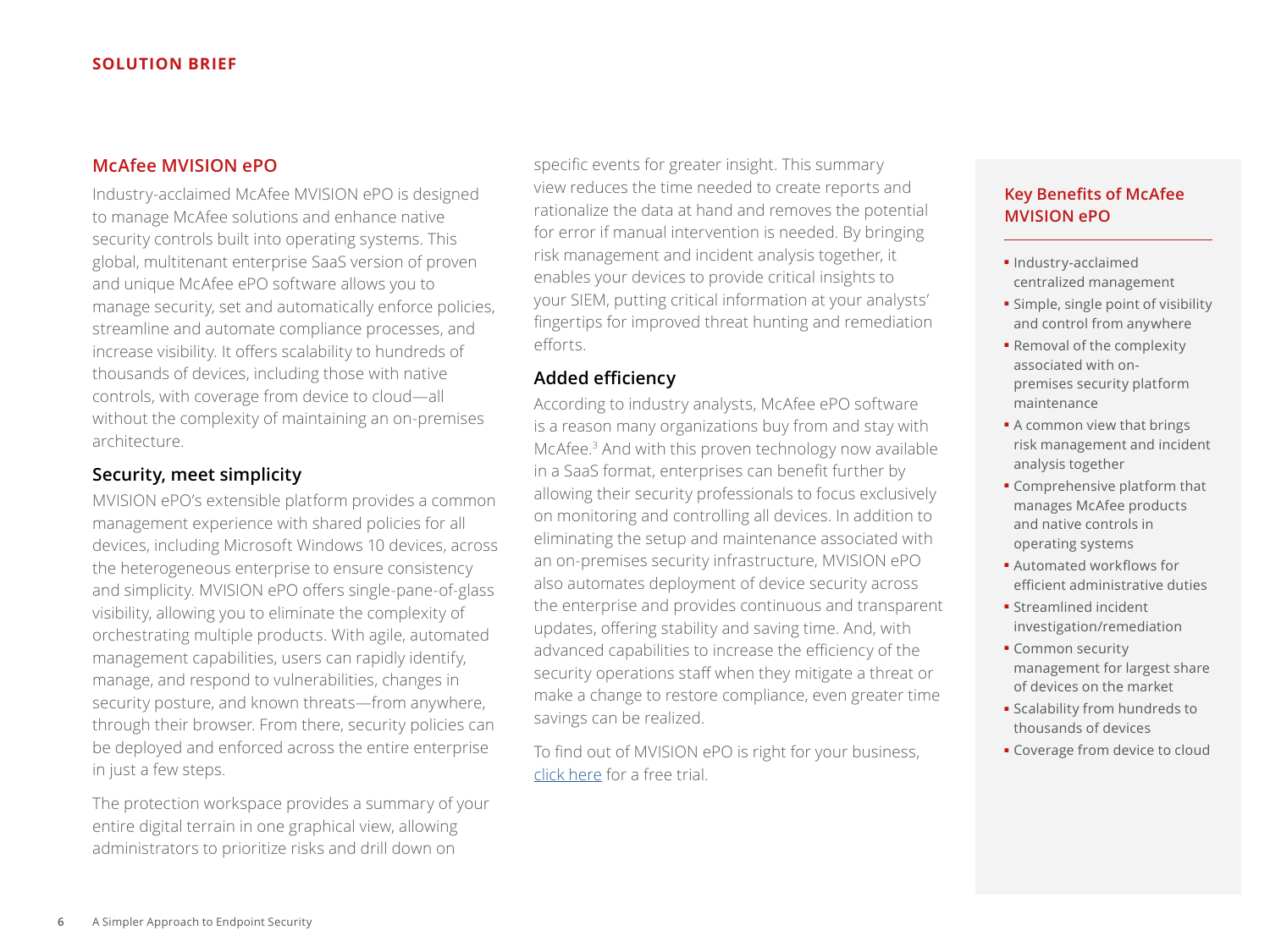#### **CASE STUDIES**

#### **MGM Resorts International**

20,000 nodes across 20 resort entities worldwide

- **Challenges:** Unable to mitigate risks and block zero-day attacks; needed to understand complex attack patterns and provide 24/7 uptime for critical applications; unable to reduce SecOps expenses yet stay current
- **Solutions:** McAfee® Enterprise Security Manager, McAfee® Investigator, MVISION EDR, McAfee® Web Gateway, McAfee Endpoint Security, McAfee Data Loss Prevention, DXL, McAfee® Professional Services
- **Results:** Reduced time to contain, investigate, and remediate threats and improved skill of SecOps team

#### **Atrius Health**

More than 65,000 users on 9,000 endpoints across more than 29 sites

- **Challenges:** Guard against ransomware and phishing; accelerate time to detect and respond; keep the organization secure, while enabling business growth
- **Solution:** McAfee Enterprise Security Manager, McAfee Endpoint Security
- **Results:** Operational savings; avoided hiring several full-time employees; faster time-to-detect and respond; improved security for virtual environment

#### **Florida International University**

55,000 students and 15,000 staff members across two main campuses and satellite overseas campuses

- **Challenges:** Needed to allow freedom of BYOD, yet protect the environment from threats; keep students from accidentally introducing malware into environment; maintain widespread visibility
- **Solution:** McAfee Enterprise Security Manager and McAfee Endpoint Security
- **Results:** Faster containment of suspicious files or attacks; stronger overall security posture without having to augment staff; more robust endpoint protection with minimal impact on users; ease of management and enterprise-wide visibility

#### **Banco Delta**

400 endpoints

- **Challenges:** Reduce security management burden; build a strong defense to protect against sophisticated attacks; plan security strategy for the future, including cloud migration
- **Solution:** McAfee ePO platform, McAfee Enterprise Security Manager, and McAfee Endpoint Security
- **Results:** Noticeable reduction in infections and potentially compromising user behavior

#### **US Insurance Company**

6,000 desktops and 2.000 servers across 12 locations

- **Challenges:** Unable to secure customers' sensitive personal data; wanted to provide top security without compromising customer experience
- **Solution:** McAfee Endpoint Security, McAfee Data Loss Prevention, and McAfee Web Gateway
- **Results:** CPU utilization spikes reduced from 95% to 30/35% and multiday scans to hours; numerous hours saved weekly by cybersecurity engineers; increased productivity of both end users and SecOps; improved security posture

#### **Large Multinational Bank (EMEA)**

45,000 endpoints across more than 40 countries and two data centers

- **Challenges:** Unable to protect the organization from ransomware and zero-day threats or block threats caused by user behavior; wanted to improve security management efficiency
- **Solution:** McAfee Endpoint Security, McAfee ePO platform, McAfee Web Gateway
- **Results:** Improved endpoint protection that catches more malware and defends better against zeroday threats; accelerated time to protection using integrated security solutions that share threat information in near real time; operational time savings from easier security administration and fewer incidents

Case study results are the reported experiences of our customers. They should not be interpreted as a guaranteed outcome.